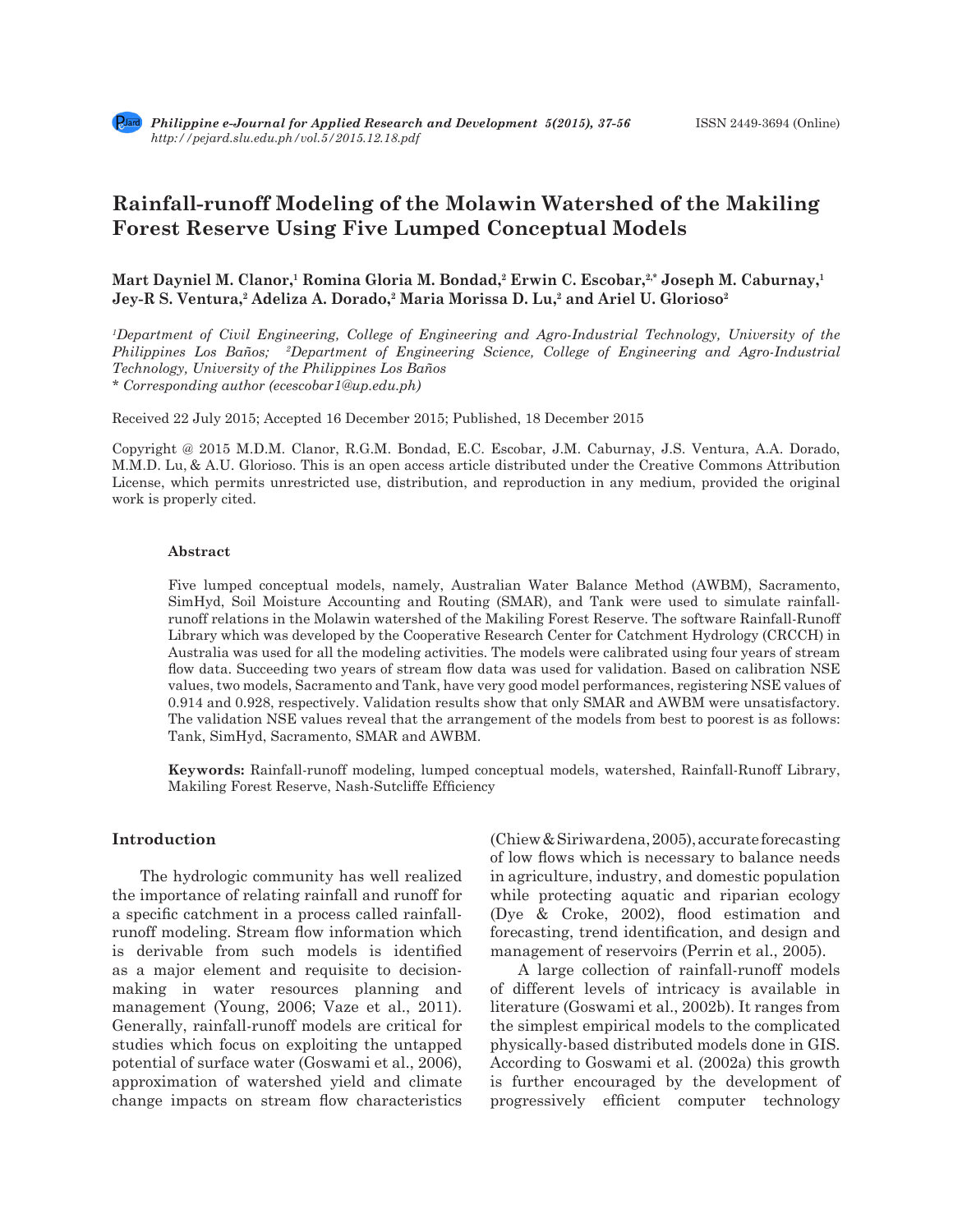which equips hydrologists with advanced tools for the modeling task. However, despite this broad range of models, it cannot be asserted that a single specific model among these performs best for every catchment type and under different conditions (Shamseldin et al., 1997). For this reason, a viable alternative approach is to simultaneously generate runoff from different models and choose the best among them.

The purpose of this study is to perform a multi-model approach to rainfall-runoff modeling for the Molawin watershed in Makiling Forest Reserve. Five lumped conceptual models, namely, Australian Water Balance Method (AWBM), Sacramento, SimHyd, Soil Moisture Accounting and Routing (SMAR), and Tank, were applied in the catchment. Use of these simple conceptual models rather than the complex, physically-based distributed types was justified by the relatively small area of the catchment. Also, Goswami et al. (2002a) confirms that simple lumped conceptual models can exceed the accuracy of more complex models.

The whole of the modeling task for the individual models was performed using the software Rainfall Runoff Library (RRL) which is implemented within the modeling framework called The Invisible Modeling Environment (TIME). RRL offers a user-friendly interface wherein all the equations, calculations within the model, and optimization processes are embedded inside the program and are "invisible" to the user. All the models considered are classified as continuous, deterministic, lumped and conceptual rainfall-runoff models. Since lumped conceptual models are generally continuous and deterministic, they are sufficiently termed as lumped conceptual models.

Past researches involving rainfall-runoff modeling in the Molawin watershed was performed by Combalicer et al. (2010) using lumped BROOK90 model wherein they also evaluated the use of hydrologic model for the specific tropical conditions of the forested watershed. Also, Velarde (2012) performed the modeling using Australian Water Balance Model in his study assessing the irrigation capability of the Molawin creek.

This paper demonstrates the application of the modeling procedure including the computer program used. It presents a detailed methodology of the process in a manner that makes it a viable reference for conducting similar modeling studies in other catchments in the country.

# **Methodology**

### *Modeling software*

The modeling software used was the Rainfall Runoff Library (RRL). This modeling program was developed by the Cooperative Research Center for Catchment Hydrology (CRCCH) in Australia. This software contains five model structures, namely, Australian Water Balance Model (AWBM), Sacramento, SimHyd, Soil Moisture Accounting and Routing (SMAR) model, and Tank. For a brief discussion of these five models and their parameters, refer to the Supplementary Materials.

### *Climate data*

Daily rainfall and evapotranspiration data from 2004 to 2009 were acquired from the UPLB-NAS (National Agrometeorology Station) which is located at  $14.165^{\circ}$  N,  $121.250^{\circ}$  E. Rainfall data was measured using a standard rain gauge. Evapotranspiration data, on the other hand, was acquired in two different sets as the procedure requires--- one measured using Class A evaporation pan, and another using Colorado sunken pan.

Potential evapotranspiration which is required for Sacramento, SimHyd, and Tank models was determined by using the one-variable potential evapotranspiration model of Tamisin (1977) shown below:

# $ET_0 = 0.7836 + 0.588E_s$

where  $ET_{\text{o}}$  is the potential evapotranspiration and  $E_s$  is the Colorado sunken pan evaporation. This linear model was specifically validated for UPLB conditions with an  $\mathbb{R}^2$  value of 0.93.

Actual evapotranspiration required for AWBM was determined using the equation of Doorenbos (1977) shown below:

$$
ET_c = k_c \times ET_o
$$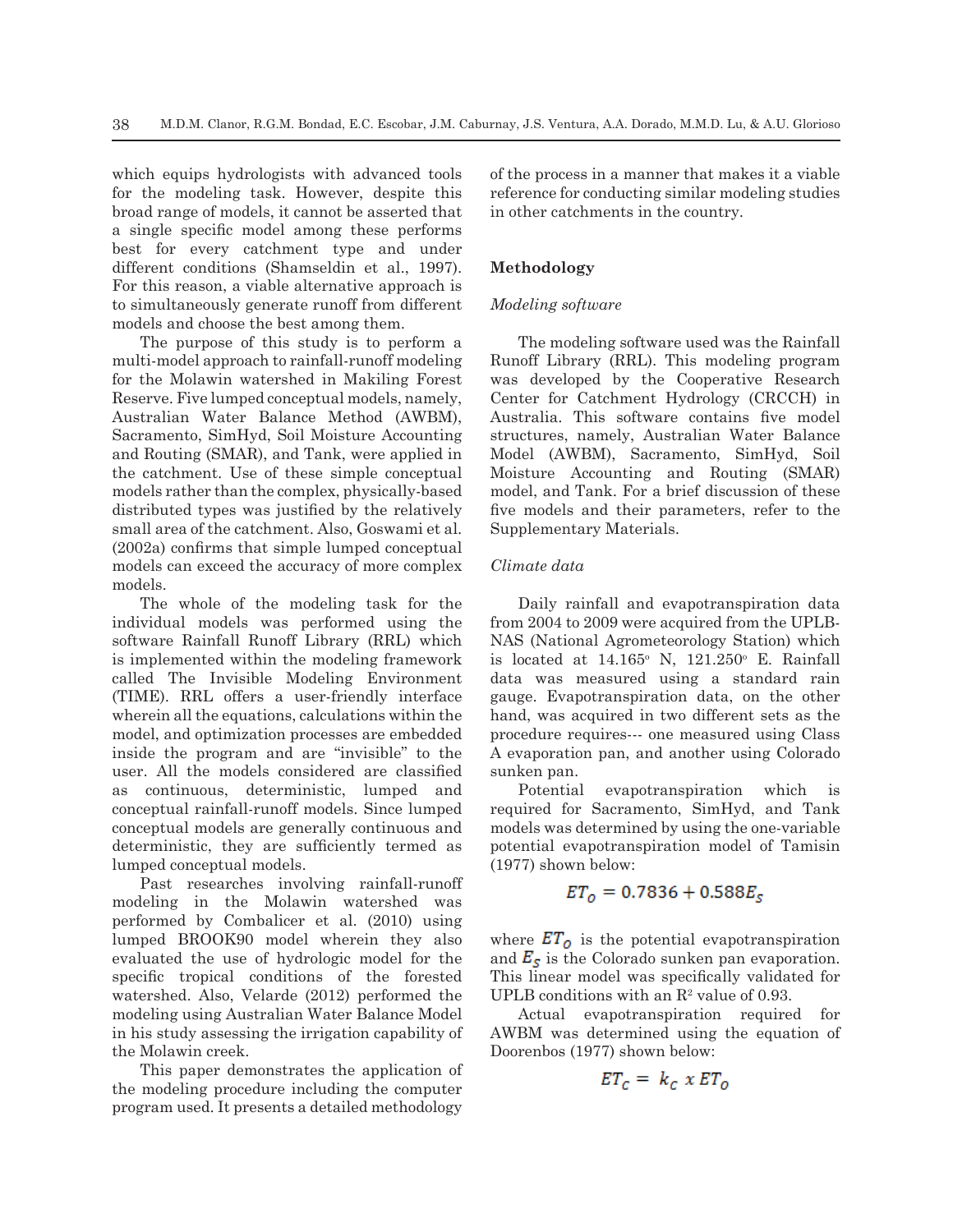where  $ET_c$  is the actual evapotranspiration, and  $k_c$  is the crop coefficient. The crop coefficient value of 0.9 approximated based on the results of the research of Runtunuwu (2007) was adopted for this study due to lack of available data.

# *Stream flow data*

The daily stream flow data for the Molawin watershed was obtained from the College of Forestry and Natural Resources, UPLB. The gauging station is located at 14.1564° N, 121.234° E (ASTI, n.d.) within the Makiling Botanic Garden. The record available was from 2004 to 2009; however, there were some missing data within the time span including a six-month gap in 2007. The location of the gauging station is presented in Figure 1.

# *Watershed location and area*

The Makiling Forest Reserve where the Molawin watershed is located stretches within

14°6' to 14°11' north latitude and 121°09' to 121°15' east longitude. The area of the Molawin watershed was determined from a GIS shapefile. Using the Measure Area function of Quantum GIS, the boundaries of the watershed, as delineated by Saplaco et al. (2001), was traced and the area was determined to be about 377 hectares. Watershed area is needed to calculate the total volume from the data expressed in depth.

### *Modeling preliminaries*

Preliminary inspection of data was conducted by checking inconsistencies in fluctuations in rainfall and stream flow values. Upon checking, there was a number of abnormal rainfall-runoff relations observed. The most significant of these which was also identified by Velarde (2012), is the 17 consecutive days erratic data during the latter part of 2009. These portions of the data were omitted accordingly.



**Figure 1.** Relative location of the Molawin watershed and the data measurement sites.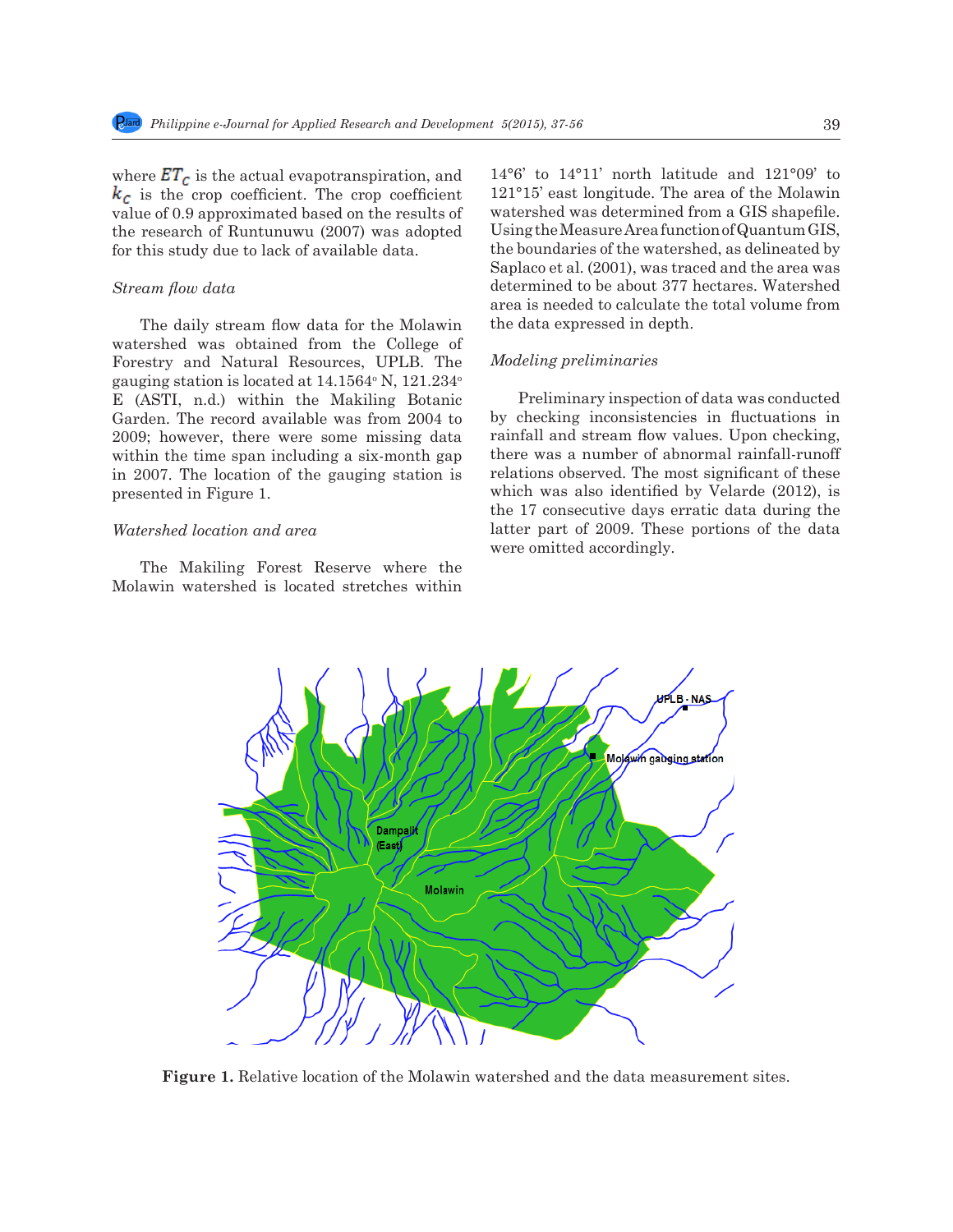#### *Modeling process concept*

Figure 2 summarizes the modeling process employed. Climatic data were first entered in the rainfall-runoff model with arbitrarily set initial parameters such as A, B, C and D. This resulted to an initial set of stream flow simulation which is compared to the actual stream flow using the Nash-Sutcliffe efficiency (NSE). Thereafter, the model parameters were systematically optimized using genetic algorithm and pattern search to obtain the maximum NSE.

### *Modeling in Rainfall Runoff Library*

The Rainfall Runoff Library User Guide by Podger (2004) found on the help menu of the program provides ample discussion of the different functions and features of the program. This section presents the actual procedure used within RRL to run the five lumped conceptual models.

Several data formats and file types are enumerated in the RRL documentation and examples of these are found in the sample models included in the program. For this study, the data were saved in DAT files separately, that is, one DAT file for rainfall, one for evaporation, and another for the stream flow data. These DAT files include rows of information about specific data values with respective dates. Upon successful input of the data, RRL creates time series graphs for each as shown in Figure 3. The units of the data are manually specified.



Figure 2. Modeling process flow diagram.



**Figure 3.** RRL data input interface.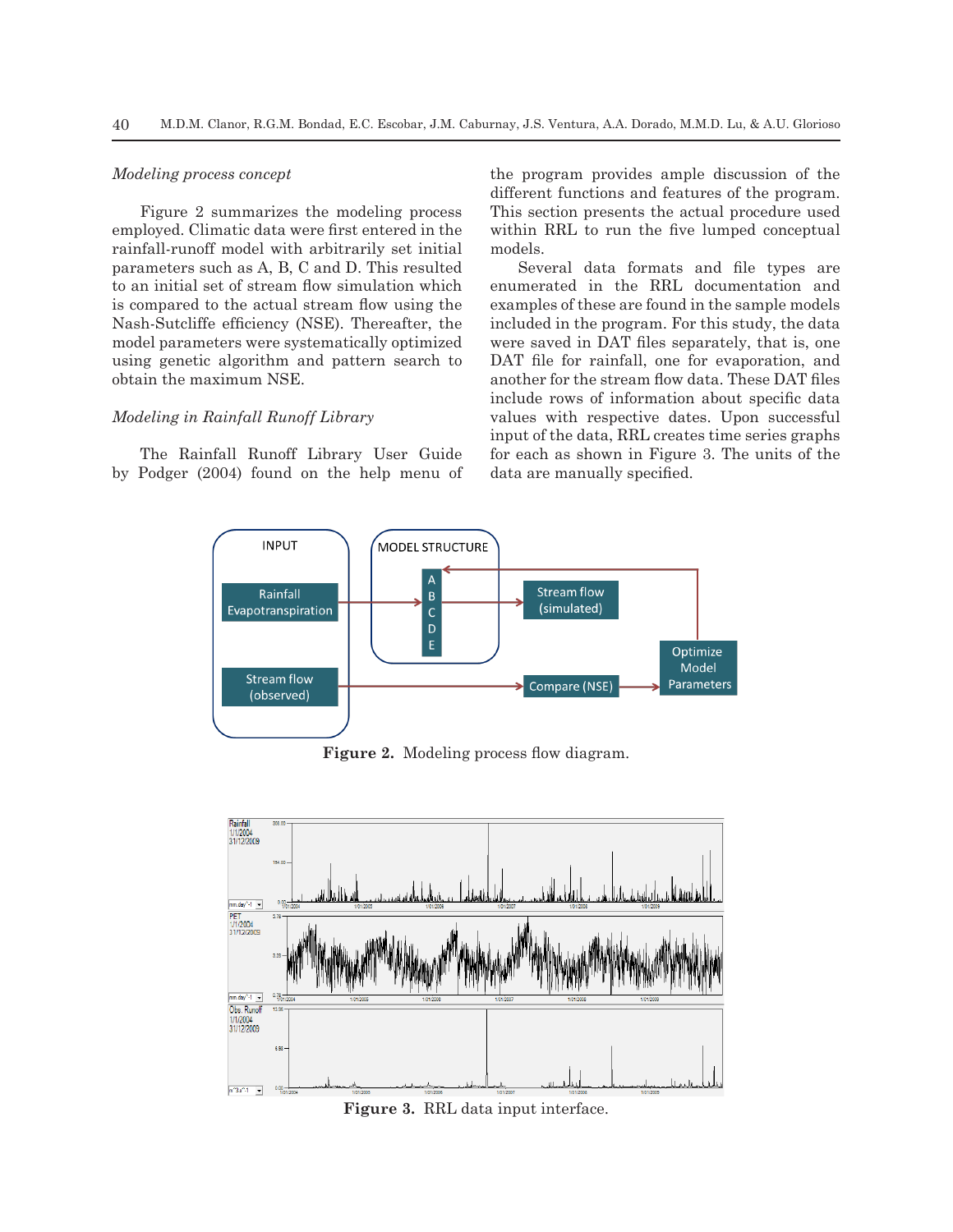# *Model Calibration and Validation*

The process of calibration and validation was initiated by setting the calibration, validation and warm-up periods. Approximately two-thirds of the data, that is, from 2004 to 2007, was used for model calibration and the rest for model validation. Warm-up periods were set as the first six months of both the calibration and validation periods.

Calibration and validation were simultaneously performed in RRL in the form shown in Figure 4 by clicking the *Calibrate*  button after the objective function was set. The process of calibration and validation were done iteratively. The first iteration was performed using genetic algorithm as the optimization method; the second iteration was performed using pattern search. This procedure was adopted since genetic algorithm focuses on global optimum search while pattern search focuses on local. In effect, pattern search was used to fine tune the calibrated parameters from genetic algorithm. Further parameter fine tuning was implemented by decreasing the step size and increasing the maximum number of iterations in the pattern search algorithm until no improvement was observed in the Nash-Sutcliffe efficiency (NSE). This was accomplished through a pop-up box that appears by clicking the *parameters* button shown in Figure 4. Finally, the optimized parameters, stream flow simulation and the maximum value of NSE for calibration and validation were obtained. The whole process, from data input to model optimization, was performed for all the five models in RRL.



**Figure 4.** RRL calibration and validation interface.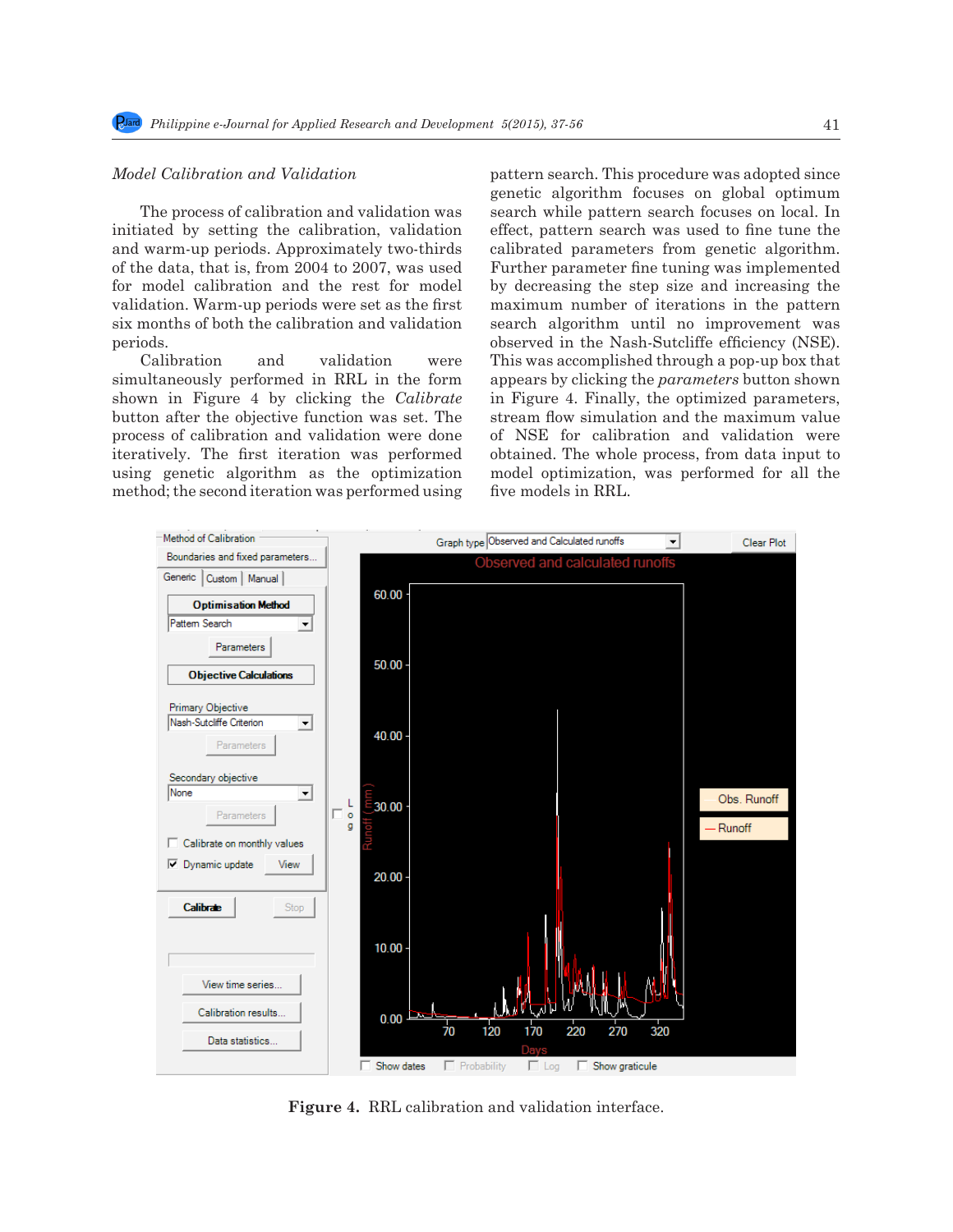# *Model efficiency criteria*

The model criterion employed in this study was the Nash-Sutcliffe efficiency (NSE). NSE (Nash & Sutcliffe, 1970) is one of the most widely used objective functions in rainfall-runoff modeling. It measures how better the model simulation is compared to simply using the mean stream flow as the simulation (Goswami et al., 2002b). The value of NSE has 1.0 as the upper bound for perfect simulation but has no lower bound. Moreover, a value of zero suggests that the simulation is only as good as using the average runoff as the daily stream flow (Goswami et al., 2010). It is generally agreed that an NSE value of 0.6 indicates reasonable modeling while a value of 0.9 indicates good modeling (Chiew & Siriwardena, 2005; Whyte et al., 2011) although few authors like Goswami et al. (2006) consider more conservative designations with below 0.8 as unsatisfactory,  $0.8 - 0.9$  as a fairly good fit, and 0.9 and above as a very good model fit. The latter distinction was considered in this study. The NSE is expressed mathematically as

$$
NSE = 1 - \frac{\Sigma[(Q_o)_i - (Q_s)_i]^2}{\Sigma[(Q_o)_i - Q_{ave}]^2}
$$

where  $(Q_o)$  is the observed stream flow at the *i*th day,  $(Q_s)$ , is the simulated stream flow at the *i*th day, and  $Q_{ave}$  is the average of the observed stream flow data at the time period.

# **Results and Discussion**

For each of the five individual models, the data for area, rainfall, observed stream flow, calibration, validation and warm-up time periods were identical. Only the evaporation data differed in form for some of the models. Most utilized potential evapotranspiration while others such as AWBM and SMAR require actual evapotranspiration and pan-evaporation, respectively. Also, the same process of calibration was done for each of the models. The iterative calibration process was started by using genetic algorithm with default optimization parameters. Subsequently, pattern search optimization method was used with default optimization parameters, after which pattern search was repeated with a more elaborate set of optimization parameters. A summary of the pattern search parameters is provided in Table 1.

**Table 1.** Pattern Search parameters for the calibration.

| <b>PARAMETER</b>                             | <b>INITIAL</b><br><b>VALUE</b> | <b>IMPROVED</b><br><b>VALUE</b> |
|----------------------------------------------|--------------------------------|---------------------------------|
| Initial step size                            | 0.1                            | 0.01                            |
| Maximum<br>number of<br>iterations           | 100                            | 300                             |
| Maximum<br>number of<br>halving step<br>size |                                |                                 |

Upon calibration and validation in RRL, the following results were available: set of calibrated parameters, runoff simulation, and NSE values. Tables 2 to 6 show the calibrated parameters of the five individual models for the Molawin catchment, and Table 7 provides a summary of the NSE values obtained from each.

**Table 2.** Calibrated parameters of AWBM.

| <b>PARAMETER</b> | <b>CALIBRATED VALUE</b> |
|------------------|-------------------------|
| A <sub>1</sub>   | 0.887500132             |
| A <sub>2</sub>   | 0.290276276             |
| <b>BFI</b>       | 0.744523746             |
| C <sub>1</sub>   | 20.829695250            |
| C2               | 48.853986700            |
| C <sub>3</sub>   | 874.832150000           |
| <b>KBase</b>     | 0.283227877             |
| <b>KSurf</b>     | 0.992555533             |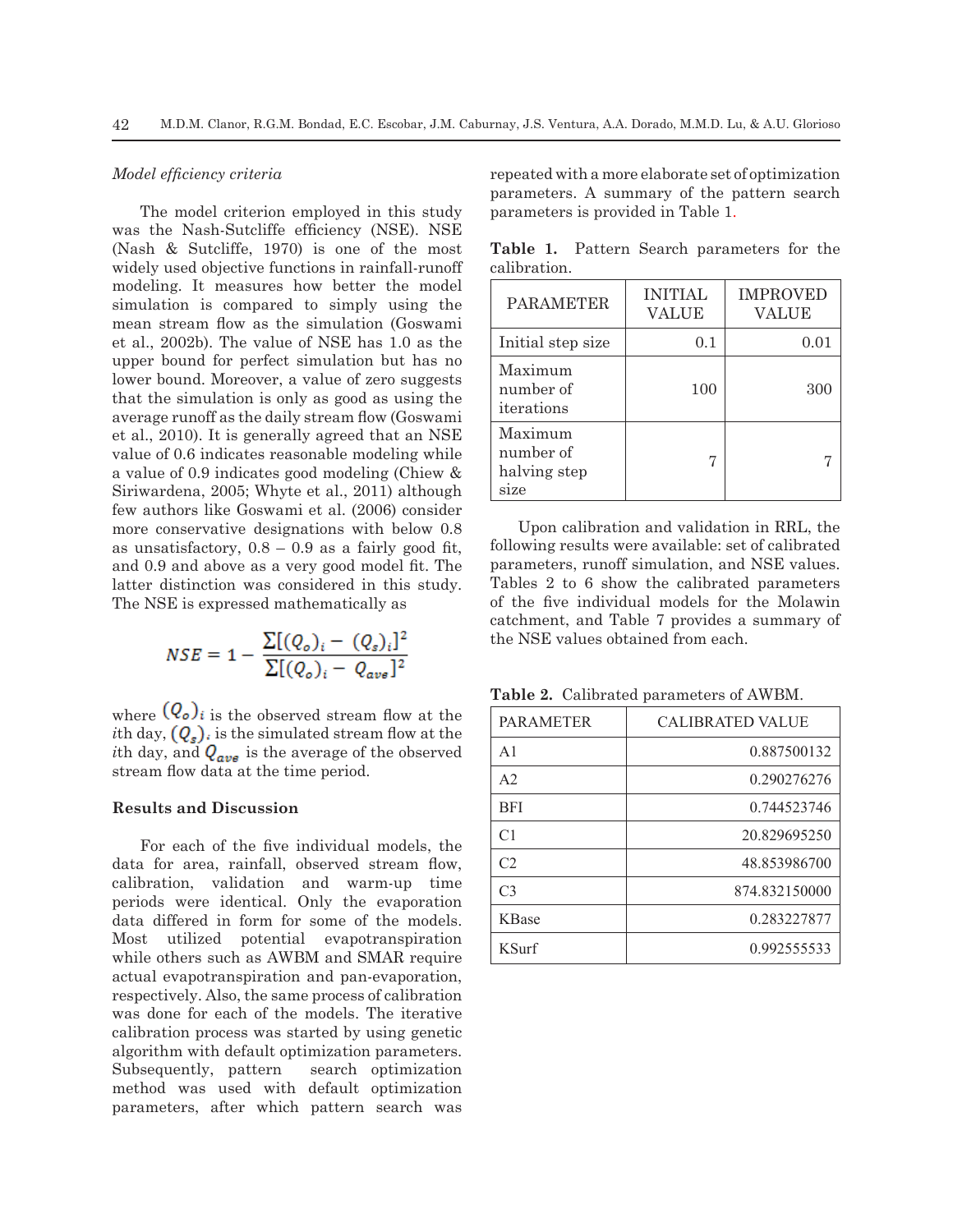| <b>PARAMETER</b> | <b>CALIBRATED VALUE</b> |
|------------------|-------------------------|
| Adimp            | 0.084705882             |
| Lzfpm            | 18                      |
| Lzsfm            | 33.862745100            |
| Lzpk             | 0.059411765             |
| Lzsk             | 0.304117647             |
| Lztwm            | 99.45098039             |
| Petim            | 0.055294118             |
| Pfree            | 0.009411765             |
| Rexp             | 0.012941176             |
| Rserv            | 0.007058824             |
| Sarva            | 0.004509804             |
| Side             | 0.990588235             |
| Ssout            | 0.008235294             |
| Uzfwm            | 39.05882353             |
| Uzk              | 0.822156863             |
| Uztwm            | 0.647058824             |
| Zperc            | 77.38039216             |

**Table 3.** Calibrated parameters of Sacramento.

# **Table 5.** Calibrated parameters of SMAR.

| <b>PARAMETER</b> | CALIBRATED VALUE |
|------------------|------------------|
| С                | 0.8875001        |
| $\rm G$          | 0.6714305        |
| H                | 0.3347792        |
| Kg               | 0.7163646        |
| N                | 1                |
| <b>NK</b>        | 1                |
| T                | 0.9570175        |
| Y                | 4999.997         |
| Z                | 536.06799        |

**Table 6.** Calibrated parameters of Tank.

| <b>PARAMETER</b> | <b>CALIBRATED VALUE</b> |
|------------------|-------------------------|
| a 11             | 0.7441675               |
| a12              | 0.1729405               |
| a21              | 1                       |
| a31              | 0.0970121               |
| a41              | 0.0009528               |
| alpha            | 0.0040011               |
| b <sub>1</sub>   | 0.3070935               |
| b2               | 0.3551682               |
| b3               | 0.3298438               |
| c1               | 11.125                  |
| c2               | 5.6420699               |
| c3               | 11.690883               |
| c <sub>4</sub>   | 11.52685                |
| h11              | 202.68835               |
| h12              | 18.606502               |
| h21              | 48.347855               |
| h31              | 0                       |
| h41              | 56.625                  |

|  |  | Table 4. Calibrated parameters of SimHyd. |  |
|--|--|-------------------------------------------|--|
|--|--|-------------------------------------------|--|

| <b>PARAMETER</b>         | <b>CALIBRATED</b><br>VALUE |
|--------------------------|----------------------------|
| baseflow coefficient     | 0.417132353                |
| impervious threshold     | 4.996446078                |
| infiltration coefficient | 341.3235294                |
| infiltration shape       | 1.40245098                 |
| interflow coefficient    | 0.001029412                |
| pervious fraction        | 0.999019608                |
| <b>RISC</b>              | 0.006004902                |
| Recharge coefficient     | 0.744044118                |
| <b>SMSC</b>              | 499.5597059                |

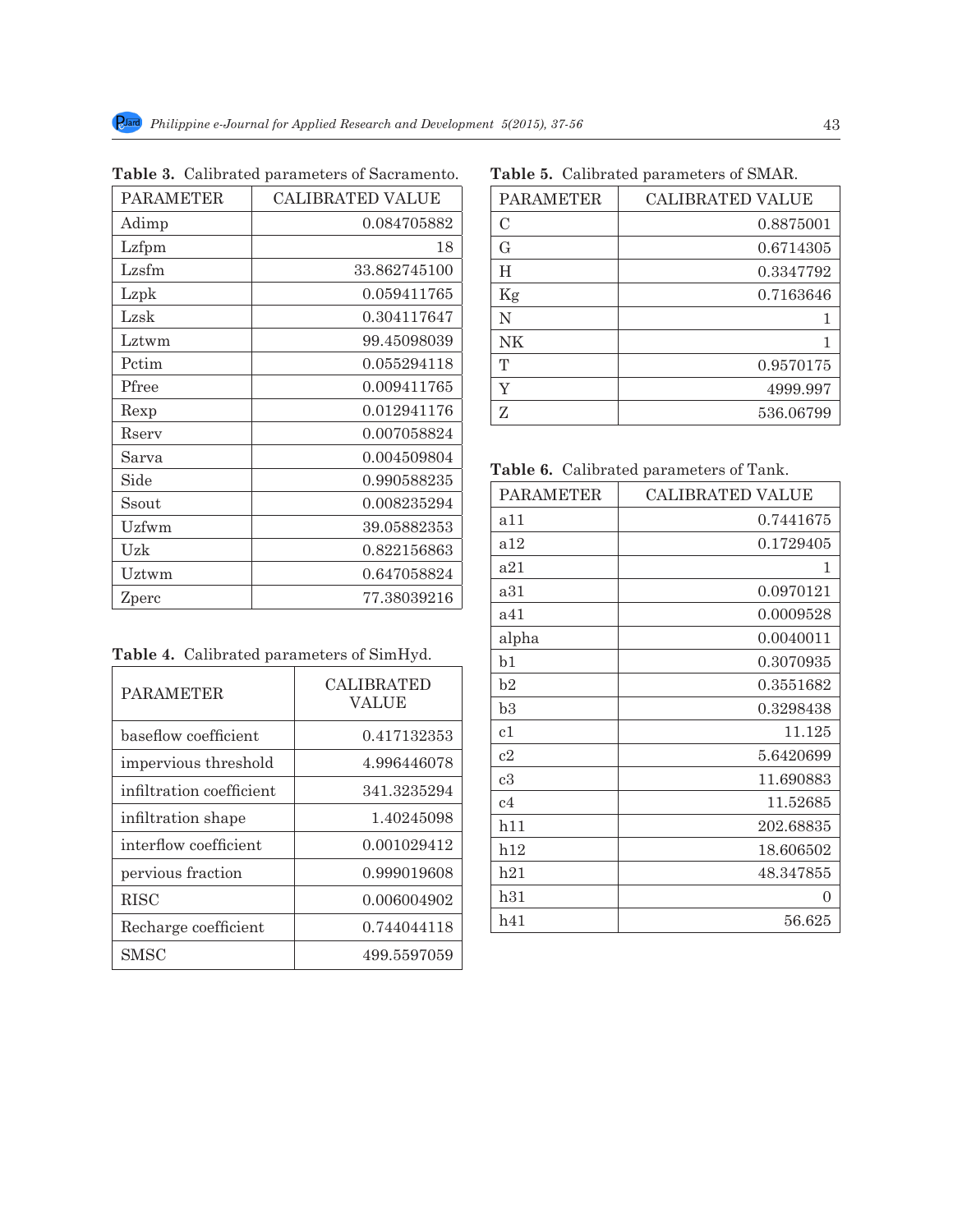| <b>MODELS</b> | <b>NSE</b>  |            |  |
|---------------|-------------|------------|--|
|               | Calibration | Validation |  |
| <b>AWBM</b>   | 0.706       | 0.599      |  |
| Sacramento    | 0.914       | 0.800      |  |
| SimHyd        | 0.878       | 0.802      |  |
| <b>SMAR</b>   | 0.822       | 0.709      |  |
| Tank          | 0.928       | 0.809      |  |

**Table 7.** NSE values of the individual models\*.

\*NSE < 0.8, unsatisfactory;  $0.8 \leq \text{NSE} \leq 0.9$ , fairly good fit; NSE > 0.9, very good model fit

For the calibration NSE value  $(NSE<sub>c</sub>)$ , it was observed that two models, Sacramento and Tank, have very good model performances with  $\mathrm{NSE}_{\mathrm{c}}$  values greater than 0.9; on the other hand, AWBM has poor performance in calibration with an  $NSE_c$  value of 0.706. The validation results show that only SMAR and AWBM were unsatisfactory for the modeling with validation  $\operatorname{NSE}$  values  $(\operatorname{NSE}_{\lor})$  less than 0.8. The validation NSE values reveal that the arrangement of the models from best to worst model performance is

as follows: Tank, SimHyd, Sacramento, SMAR and AWBM. Figure 5 shows the calibration and validation NSE of each model.

After calibration, RRL offers visualization of results through different plots available within the program. Examples of the graphs available are shown in the next figures. For brevity, only results for the best individual model, Tank, are shown.

Figure 6 illustrates the scatter plot of observed and simulated stream flow using Tank for the calibration and validation sets of data. As shown, simulated and observed stream flow values are in better agreement at lower stream flow values than at higher values, that is, for relatively small values of stream flow the points are very close to the 45-degree line that represents equality of the observed and simulated values. This is true for both the calibration and validation data sets. The figure also shows that at high stream flows, the model tends to provide underestimates of the actual stream flow as more of the validation data sets appear below the 45-degree line.

Figure 7 illustrates the graph of observed stream flow plotted against the simulated stream flow using Tank. The figure shows that the hydrographs of the observed and simulated



**Figure 5.** Calibration and validation NSE of the models.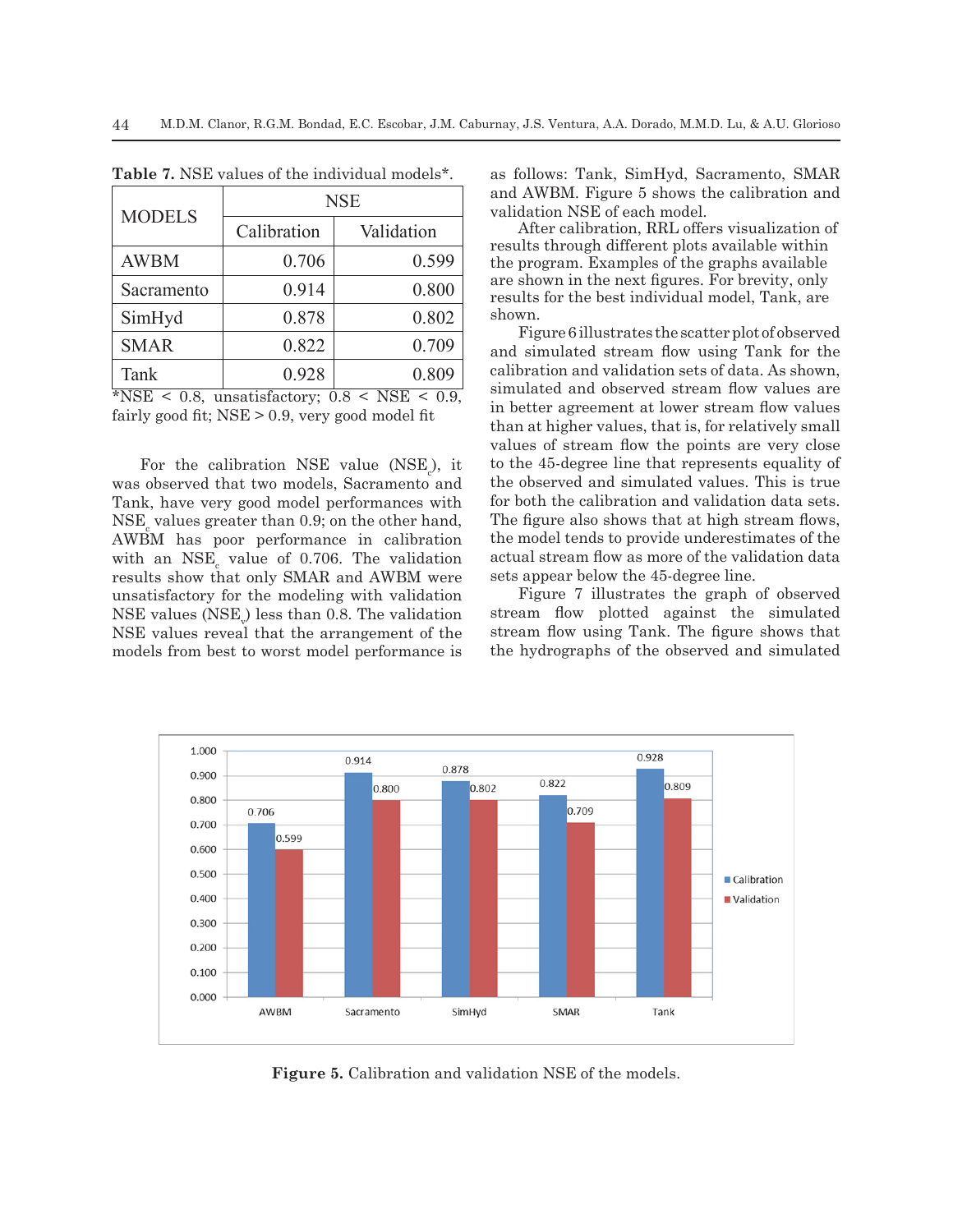

Figure 6. RRL scatter plot of observed and simulated stream flow in mm/d using Tank.



**Figure 7.** RRL plot of observed versus simulated stream flow in mm/d using Tank.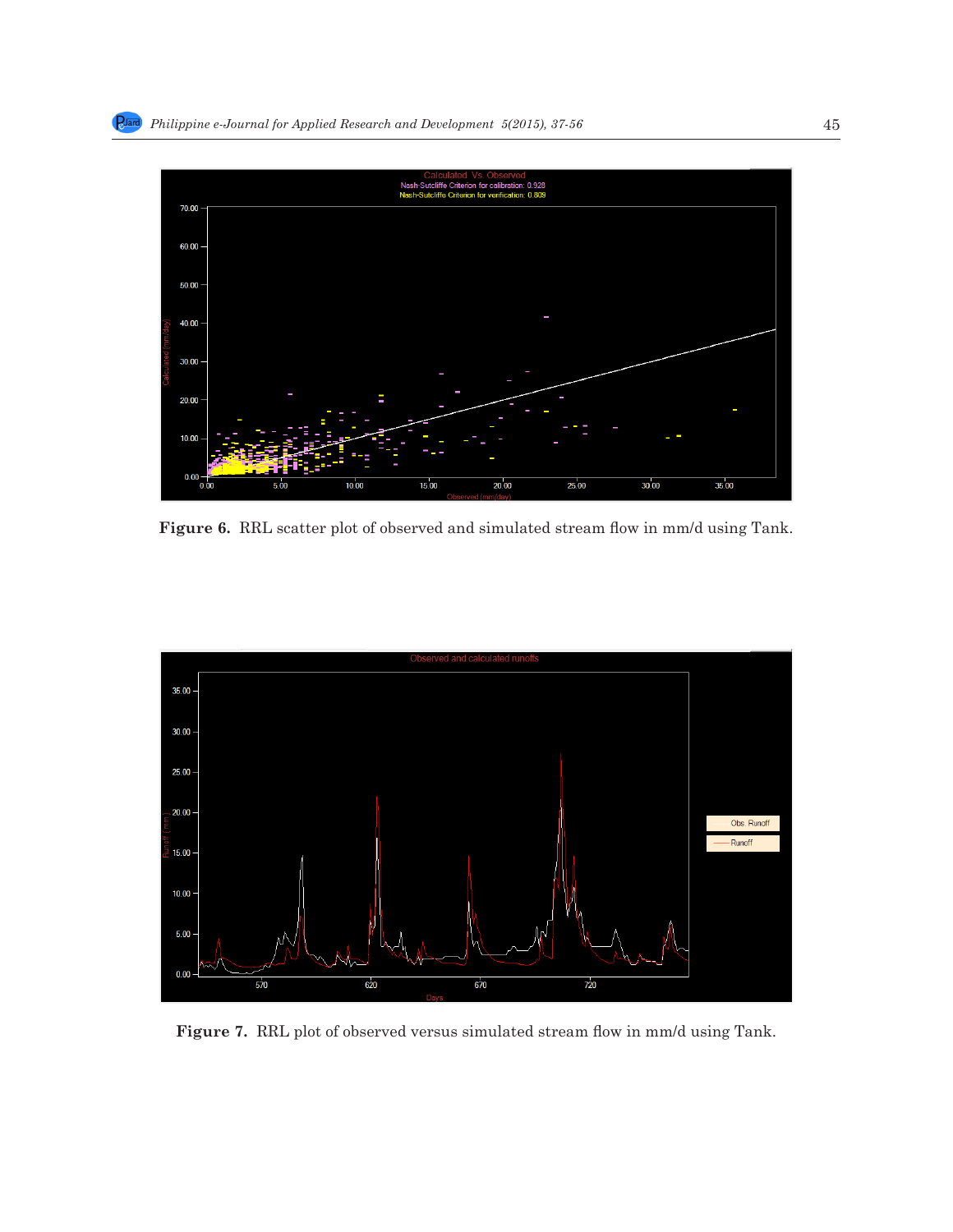runoffs are almost identical and superimposable even during periods of low flow. This means that the actual runoff in the Molawin watershed can be conveniently and confidently approximated using the Tank model and its optimized parameters as long as adequate rainfall and evapotranspiration data for the catchment is available.

# *The Tank model and its parameters in relation to physical attributes of the watershed studied*

The Tank model was developed by the Japanese hydrologist Sugawara to explain the water flow phenomena of a watershed (Basri, 2013). It consists of four tanks laid vertically in series as shown in Figure 8. Precipitation is received and evaporation released simultaneously from the top tank. In case there is no water in the top tank, evaporation is subtracted from the second tank; if there is no water in both the top and the second tanks, evaporation is subtracted from the third tank; and so on.

Streams from the side of the tank represent calculated runoffs, with the outlet stream from the top tank representing surface runoff, the second tank as intermediate runoff, the third tank as sub-base runoff and the fourth tank as base flow. This paradigm of stream flows may be considered to correspond to the zonal structure of underground water. Downward streams from the tanks represent infiltration, percolation and deep percolation.

Among the models used in this study, the Tank is conceptually the simplest. This simple conceptualization of water flow, however, does not mean that the behavior of the model is also simple since the behavior of the model is strongly influenced by the content of each tank which means that under the same rainfall and different storage volumes the runoff generated could be significantly different (Podger, 2004).

For the Molawin watershed, optimized parameters that yield the highest NSE using Tank are presented in Figure 8. Since a model is an abstraction of reality, it is often tempting to make physical interpretations of the actual system based on the best model parameters that emerge. For this case, it may be reasonable to suggest that runoff from the Molawin watershed derives primarily from surface and intermediate runoff; minimal contribution come from subbase and base flow runoff. Judging from the infiltration, percolation, and deep percolation coefficients obtained, it may further be suggested that water movement across soil regions is essentially uniform.

Such interpretations, however, must be taken with caution since lumped conceptual models like Tank employ averaging of total rainfall and its distribution over space, soil characteristics, and overland conditions for the entire watershed, and ignore all flow-routing mechanisms that exist within the watershed. As such, although certain lumped parameters appear to represent some physical attributes of a certain watershed, these lumped parameters cannot be expected to have any direct physical interpretation. In short, the assumptions and procedures embodied by a model cannot be taken to represent the actual water balance in a watershed. This does not, however, undermine the usefulness of lumped conceptual models in watershed studies. As long as actual runoff is sufficiently replicated by a model, it becomes an important tool in water balance and water management applications.

#### **Conclusion and Recommendations**

Lumped conceptual models can provide excellent rainfall-runoff simulations for the Molawin watershed. Of the five models employed, Tank, SimHyd, and Sacramento register high validation Nash-Sutcliffe efficiencies corresponding to fairly good model fit. However, considering model simplicity and overall performance, Tank is considered the best model for the watershed. This means that stream flow in the catchment can be predicted with a great degree of accuracy using the Tank model and its optimized parameters obtained through this study.

To improve the performance of all lumped conceptual models in rainfall-runoff modeling of the Makiling Forest Reserve (MFR), it is recommended that alternatives to or improvements on the crop coefficient provided by Runtunuwu (2007) be explored in order to account for forest foliage for the estimation of actual evapotranspiration. Further improvements to the NSE values are recommended to be sought by considering longer calibration periods. Finally, it is recommended that the methodology detailed in this paper be adopted to simulate stream flow in other watersheds in the Philippines.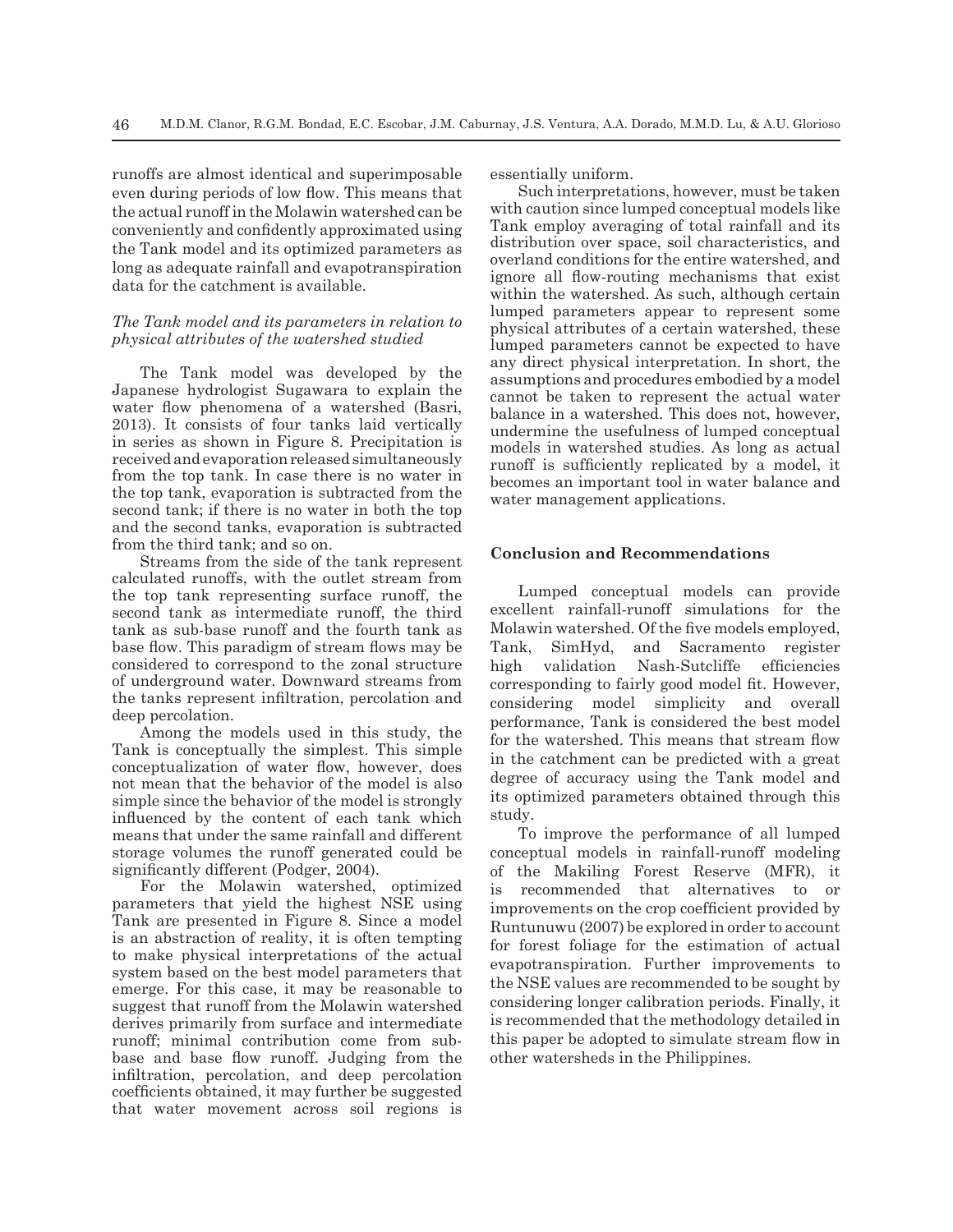

**Figure 8.** Best-fitted Tank model parameters for the Molawin watershed.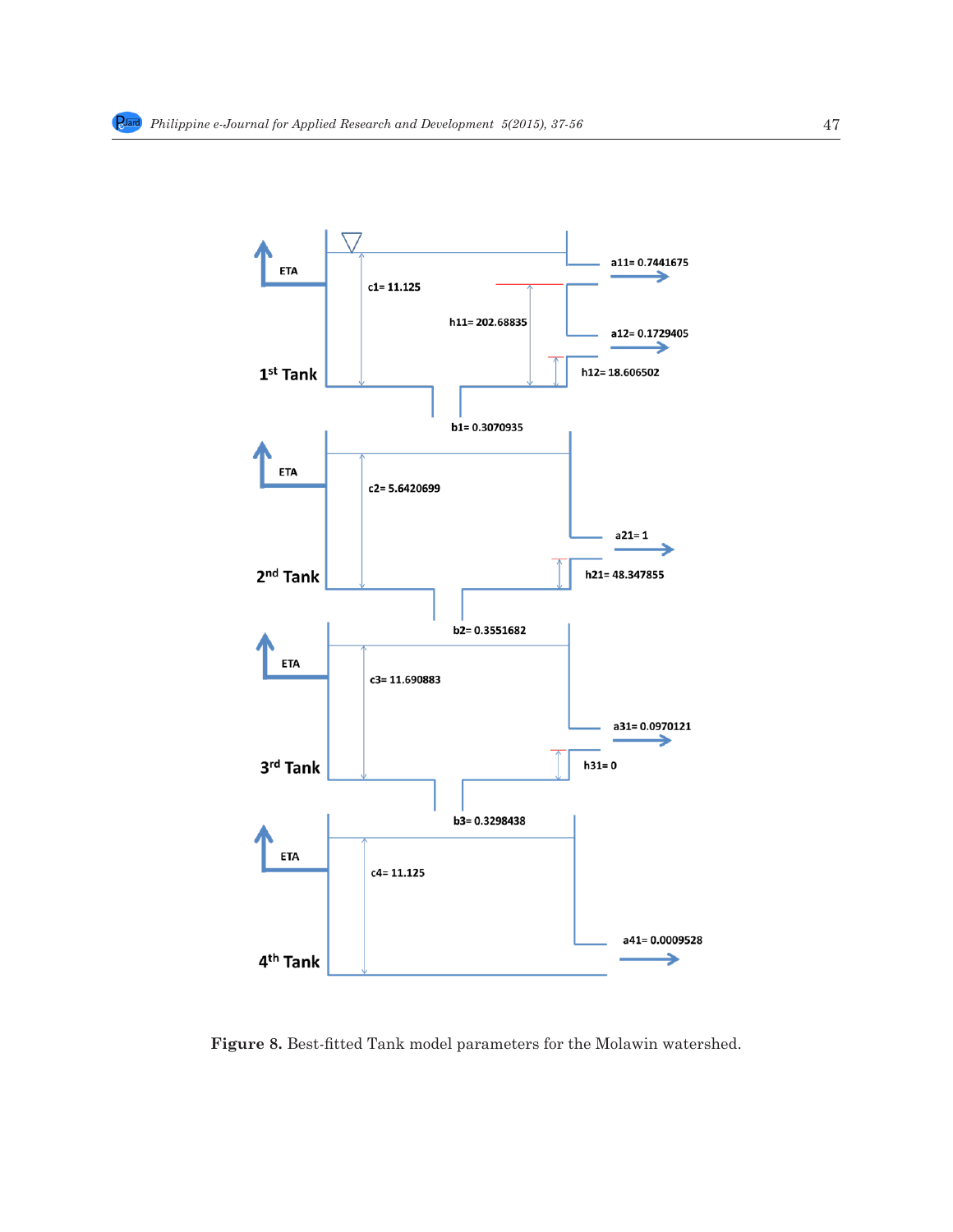#### **Acknowledgment**

The authors would like to thank the Office of the Vice Chancellor for Research and Extension (OVCRE) of the University of the Philippines Los Baños for funding this research.

#### **References**

- Basri, H. (2013). Development of rainfall-runoff model using Tank model: Problems and challenges in province of Aceh, Indonesia. *Aceh International Journal of Science and Technology*, 2(1), 26-36.
- Chiew, F.H.S., & Siriwardena, L. (2005, December). Estimation of parameter values for application in ungauged catchments. Paper presented at MODSIM 2005 International Congress of Modeling and Simulation. Melbourne, Australia: Modeling and Simulation Society of Australia and New Zealand.
- Combalicer, E.A., Cruz, R.V.O., Lee, S.H. & Im, S. (2010). Modelling hydrologic process distribution in a tropical forest watershed in the Philippines. *Journal of Tropical Forest Science*, 22 (2), 155-169.
- Doorenbos, J.P. (1977). Crop water requirements. *Irrigation and drainage paper*, 24, 144.
- Dye, P.J. & Croke, B.F.W. (2002). Evaluation of streamflow prediction by the IHACRES rainfall-runoff model in two South-African catchments. *Environmental Modeling and Software*, 18, 705-712.
- Goswami, M. & O'connor, K.M. (2010). A monster that made the SMAR conceptual model right for wrong reasons. *Hydrological Sciences Journal*, 55 (6), 913-927.
- Goswami, M., O'connor, K.M. & Bhattarai, K.P. (2006). Development of regionalisation procedure using a multi-model approach for flow simulation in an ungauged catchment. *Journal of Hydrology*, 333, 517-531.
- Goswami, M., O'connor, K.M. & Shamseldin, A.Y. (2002). Structures and performances of five rainfall-runoff models for continuous river-flow simulation. Paper presented at

the 1st Biennial Meeting of International Environmental Modeling and Software Society, Lugano, Switzerland.

- Goswami, M., O'connor, K.M. & Shamseldin, A.Y. (2002, July 8). Rainfall-runoff modeling of two Irish catchments. Paper presented at 3rd Inter-Celtic Colloquium on Hydrology and Management of Water Resources, NUI, Galway.
- Nash, J.E. & Sutcliffe, J.V. (1970). River flow forecasting through conceptual models part I - a discussion of principles. *Journal of Hydrology*, 10 (3), 282-290.
- Perrin, C., Andreassian, V., Michel, C. & Oudin, L. (2005). GR4J: A parsimonious model for rainfall-runoff simulations. *Geophysical Research Abstracts*, 7, 9642.
- Podger, G. (2004). Rainfall runoff library user guide. Australia: CRC for Catchment Hydrology.
- Runtunuwu, E. (2007). Determination of crop coefficient using ground based climatologically data and vegetation index derived from NOAA/AVHRR satellite. *Jurnal Ilmu-Ilmu Pertanian Indonesia*, 9 (2), 165-171.
- Saplaco, S.R., Bantayan, N.C. & Cruz R.V.O. (2001). GIS-based atlas of selected watersheds in the Philippines. Environmental Remote Sensing and Geo-information Laboratory, Institute of Renewable Natural Resources, College of Forestry and Natural Resources, University of the Philippines Los Baños: College, Laguna, Philippines.
- Shamseldin, A.Y., O'connor, K.M. & Liang, G.C. (1997). Methods for combining the outputs of different rainfall-runoff models. *Journal of Hydrology*, 197, 203-229.
- Tamisin, M.M. (1977). Numerical modeling of potential evapotranspiration in different regions of the Philippines. Unpublished master's thesis - Agricultural Engineering. University of the Philippines, Los Baños, College, Laguna.
- Vaze, J., Jordan, P., Beecham, R., Frost, A. & Summerell, G. (2011). Guidelines for rainfallrunoff modeling: Towards best practice model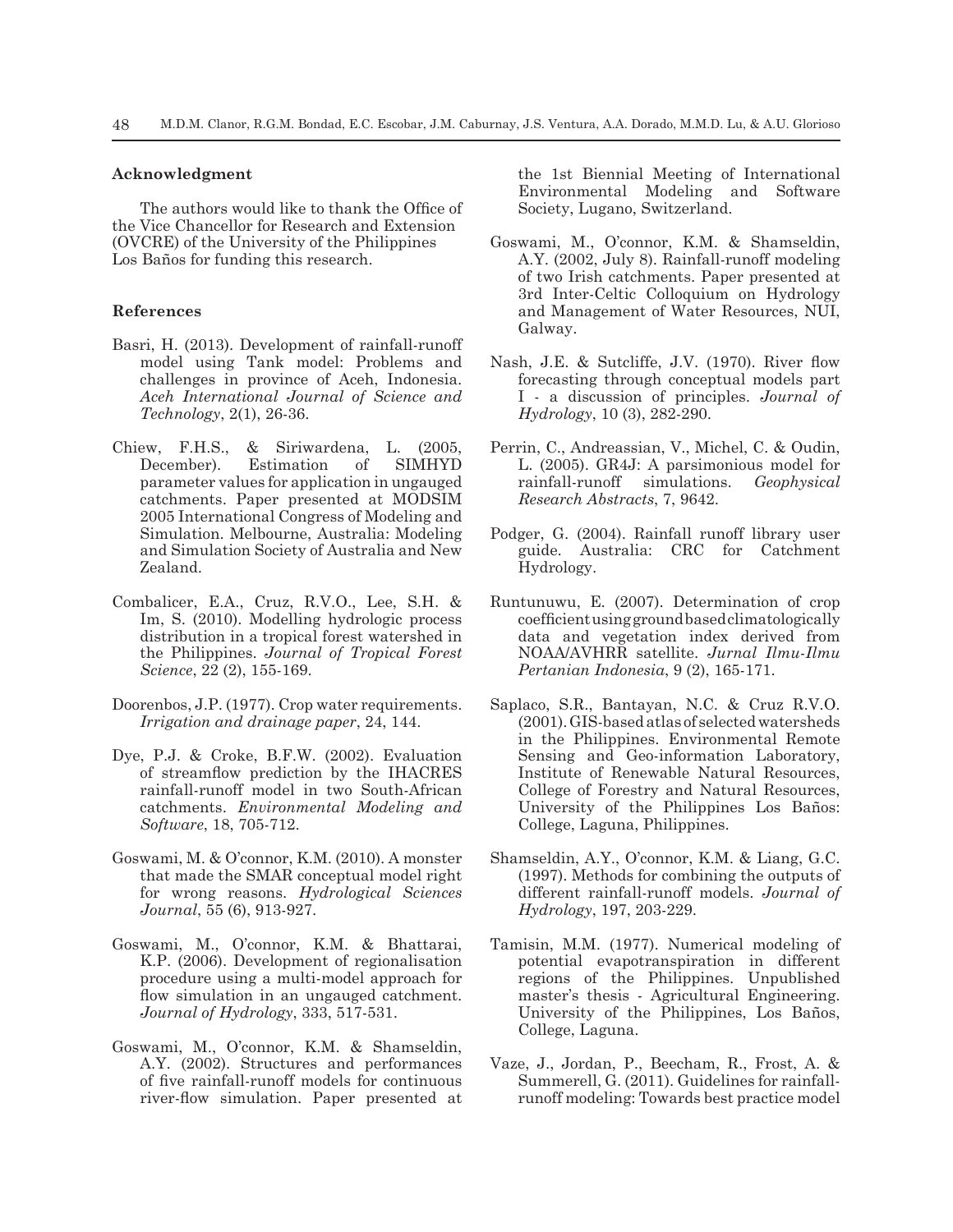approach. Australia: eWater Cooperative Research Center.

- Velarde, J.M. (2012). Irrigation capability assessment of Molawin creek using dynamic hydrologic system model. Unpublished undergraduate thesis - Civil Engineering. University of the Philippines, Los Baños, College, Laguna.
- Whyte, J.M., Plumridge, A. & Metcalfe, A.V. (2011). Comparison of predictions of rainfallrunoff models for changes in rainfall in the Murray-Darling Basin. *Hydrology and Earth System Sciences Discussion*, 8, 917-955.
- Young, A.R., (2006). Stream flow simulation within UK gauged catchments using a daily rainfall-runoff model. *Journal of Hydrology*, 320, 155-172.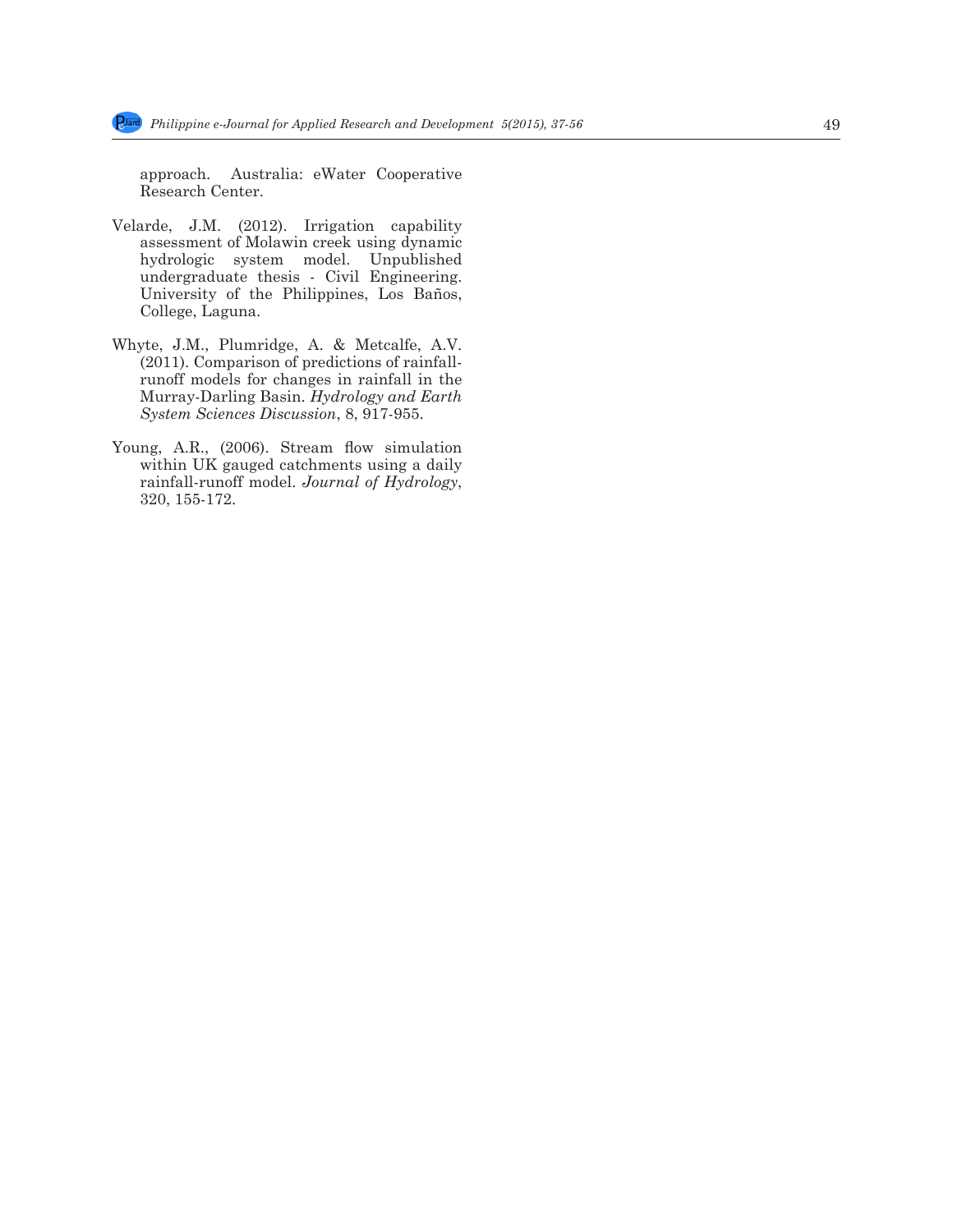# **SUPPLEMENTARY MATERIALS**

The models used in this research are Australian Water Balance Model (AWBM), Sacramento, SimHyd, Soil Moisture Accounting and Routing (SMAR) model, and Tank. These five models are available in the software Rainfall Runoff Library (RRL). The model information in this section are cited from RRL's user's guide prepared by Podger (2004) and the software documentation paper.

#### **Australian Water Balance Model (AWBM)**

Introduced by Dr. Walter Boughton in 1993, AWBM remained to be one of the most popular rainfall runoff models. For every time increment, rainfall is added to each of the three independent surface stores while evapotranspiration is subtracted. Excesses from any store are considered runoff and is distributed to surface runoff and baseflow using the baseflow index which is a model parameter that represents the ratio of baseflow to the total flow. The AWBM schematic diagram is illustrated in Figure 9.

# *Default values*

The RRL is configured with a set of default values for each model parameter. These default values specify the initial parameter value plus the upper and lower bounds for that parameter. Table 8 lists the default values for the AWBM model.



**Figure 9.** Structure of the AWBM in RRL.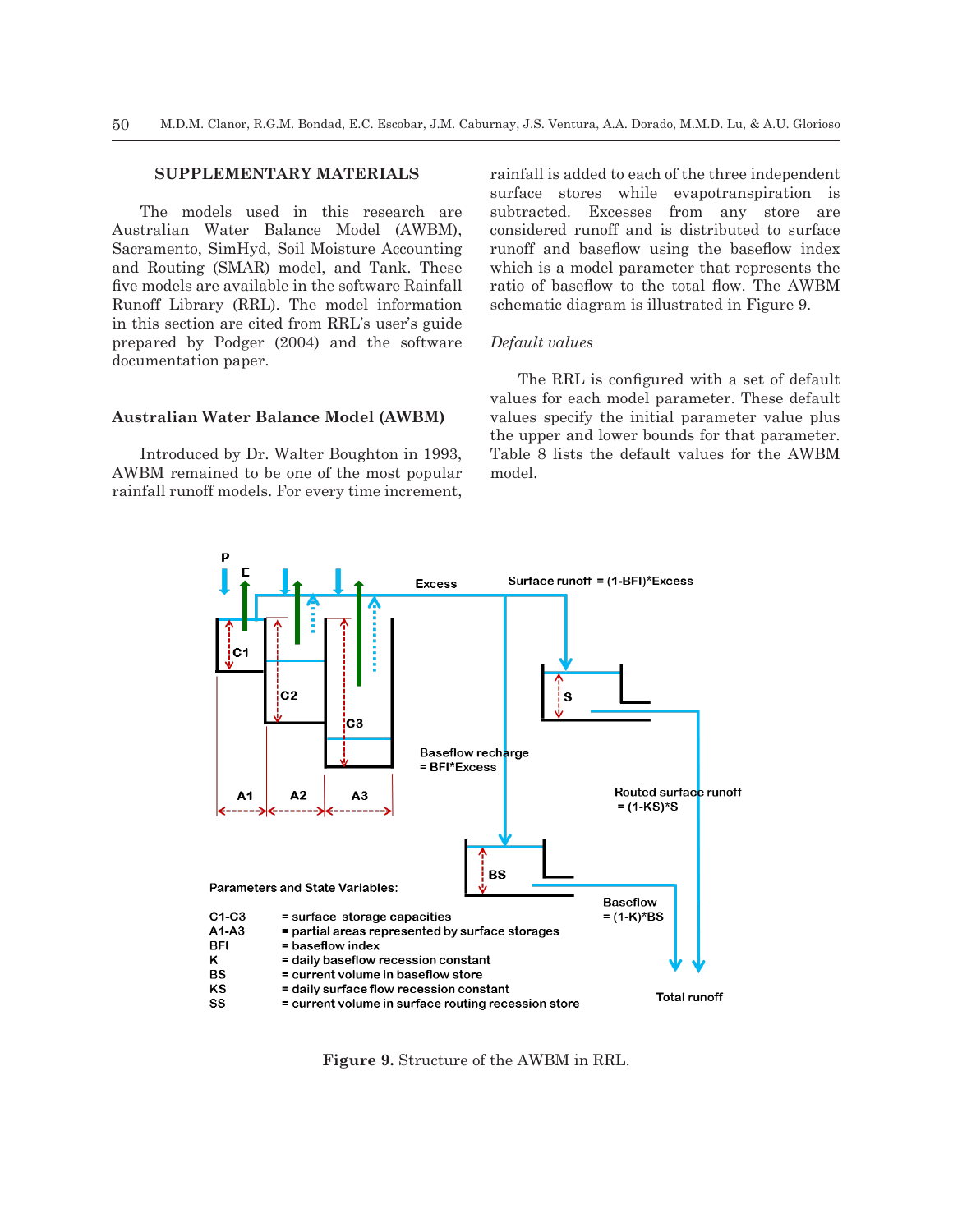| Parameter      | Default<br>value | Default<br>minimum | Default<br>maximum |
|----------------|------------------|--------------------|--------------------|
| A <sub>1</sub> | 0.134            | 0.000              | 1.000              |
| A <sub>2</sub> | 0.433            | 0.000              | 1.000              |
| BF1            | 0.350            | 0.000              | 1.000              |
| C <sub>1</sub> | 7                | $_{0}$             | 50                 |
| C <sub>2</sub> | 70               | 0                  | 200                |
| C <sub>3</sub> | 150              | 0                  | 500                |
| KBase          | 0.950            | 0.000              | 1.000              |
| KSurf          | 0.350            | 0.000              | 1.000              |

| Table 8. Default AWBM model parameters. |  |
|-----------------------------------------|--|
|-----------------------------------------|--|

# **Sacramento**

This rainfall runoff model was developed by the US National Weather Service (NWS) in the early 1970s and is originally called the Sacramento Soil Moisture Accounting Model. The five moisture storages in this model is increased by precipitation and reduced by evapotranspiration and outflows from the storage. Model parameters determine the size and moisture capacity of the storages which in turn determine the portion of the rainfall absorbed as the actual evapotranspiration and the portion released as outflow. Excess fraction of rainfall not absorbed becomes runoff and is superimposed on lateral flows to give the stream flow. Figure 10 illustrates the schematic diagram of Sacramento, while Table 9 defines its model parameters.



**Figure 10.** Structure of Sacramento rainfall runoff model in RRL.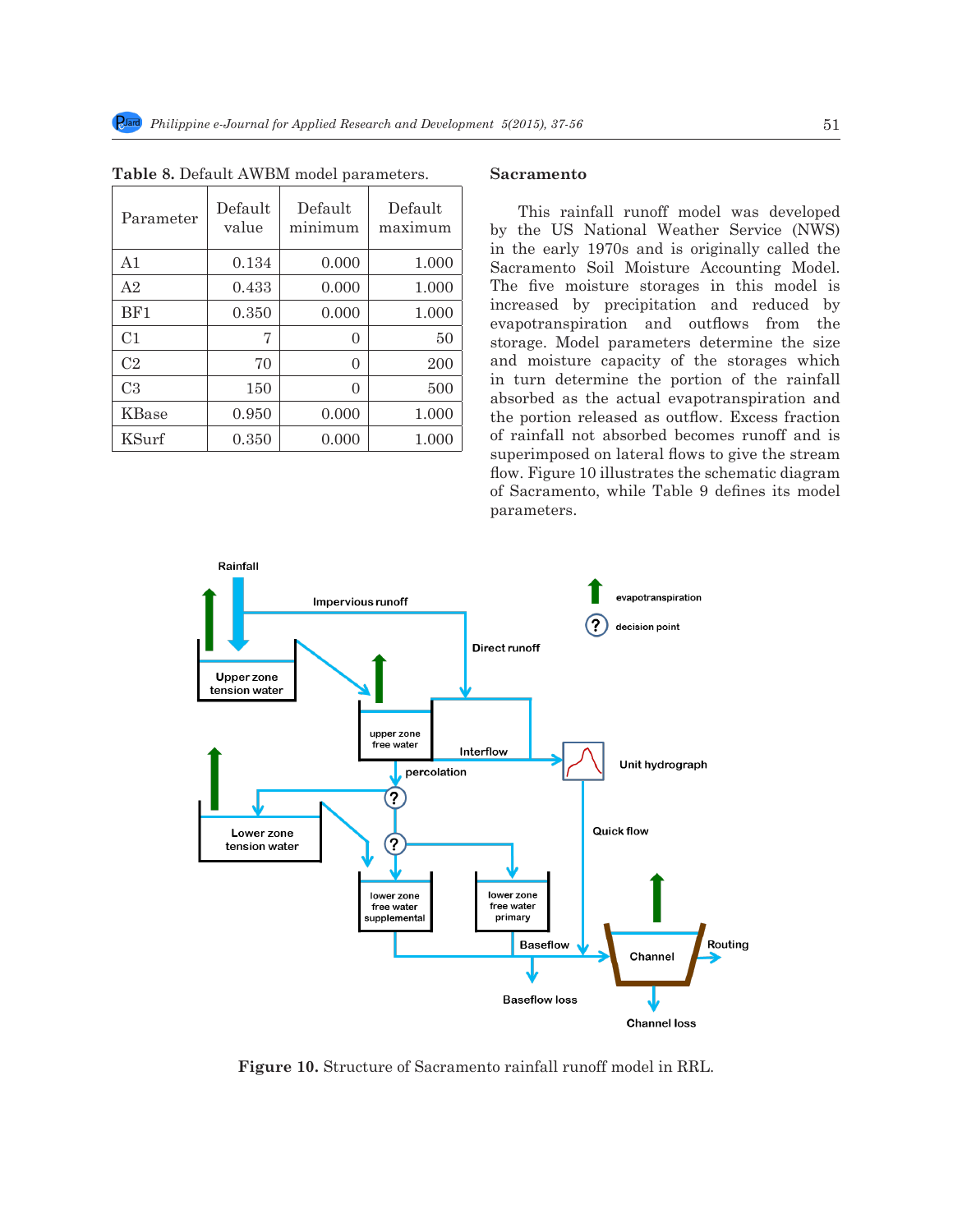The Sacramento model uses a total of 16 parameters to simulate the water balance. Of these, five define the size of soil moisture stores, three calculate the rate of lateral outflows, three calculate the percolation water from the upper to the lower soil moisture stores, two calculate direct runoff, and three calculate losses in the system.

| Parameter    | Unit                       | Description                                                                                                                                                                                                                                                                                                                 |
|--------------|----------------------------|-----------------------------------------------------------------------------------------------------------------------------------------------------------------------------------------------------------------------------------------------------------------------------------------------------------------------------|
| <b>UZTWM</b> | mm                         | Upper Zone Tension Water Maximum. The maximum volume of water<br>held by the upper zone between field capacity and the wilting point<br>which can be lost by direct evaporation and evapotranspiration from<br>soil surface. This storage is filled before any water in the upper zone<br>is transferred to other storages. |
| <b>UZFWM</b> | mm                         | Upper Zone Free Water Maximum. This storage is the source of water<br>for interflow and the driving force for transferring water to deeper<br>depths.                                                                                                                                                                       |
| <b>LZTWM</b> | mm                         | Lower Zone Tension Water Maximum. This is the maximum capacity<br>of lower zone tension water. Water from this store can only be removed<br>through evapotranspiration.                                                                                                                                                     |
| <b>LZFSM</b> | m                          | Lower Zone Free Water Supplemental Maximum. This is the maximum<br>volume from which supplemental base flow can be drawn.                                                                                                                                                                                                   |
| <b>LZFPM</b> | mm                         | Lower Zone Free Water Primary Maximum. This is the maximum<br>capacity from which primary base flow can be drawn.                                                                                                                                                                                                           |
| <b>UZK</b>   | 1/day                      | The ratio of water in UZFWM which drains as interflow each day.                                                                                                                                                                                                                                                             |
| <b>LZSK</b>  | $1$ /day                   | The ratio of water in LZFSM which drains as base flow each day.                                                                                                                                                                                                                                                             |
| <b>LZPK</b>  | $1$ /day                   | The ratio of water in LZFPM which drains as base flow each day.                                                                                                                                                                                                                                                             |
| <b>PFREE</b> |                            | The minimum proportion of percolation from the upper zone to the<br>lower zone directly available for recharging the lower zone free water<br>stores.                                                                                                                                                                       |
| <b>REXP</b>  |                            | An exponent determining the rate of change of the percolation rate<br>with changing lower zone water storage.                                                                                                                                                                                                               |
| ZPERC        |                            | The factor applied to base percolation (PBASE) to define maximum<br>percolation rate.                                                                                                                                                                                                                                       |
| <b>SIDE</b>  | $\overline{\phantom{a}}$   | The decimal fraction of observed base flow which leaves the basin as<br>groundwater flow.                                                                                                                                                                                                                                   |
| <b>SSOUT</b> | 3 /<br>m<br>$s \cdot km^2$ | The volume of the flow which can be conveyed by porous material in<br>the bed of stream.                                                                                                                                                                                                                                    |
| <b>PCTIM</b> |                            | The impervious fraction of the basin which contributes to direct<br>runoff.                                                                                                                                                                                                                                                 |
| <b>ADIMP</b> |                            | The additional fraction of pervious area which develops impervious<br>characteristics under soil saturation conditions.                                                                                                                                                                                                     |
| <b>SARVA</b> |                            | A decimal fraction representing that portion of the basin normally<br>covered by streams, lakes and vegetation that can deplete stream<br>flow by evapotranspiration.                                                                                                                                                       |

**Table 9.** Sacramento parameters.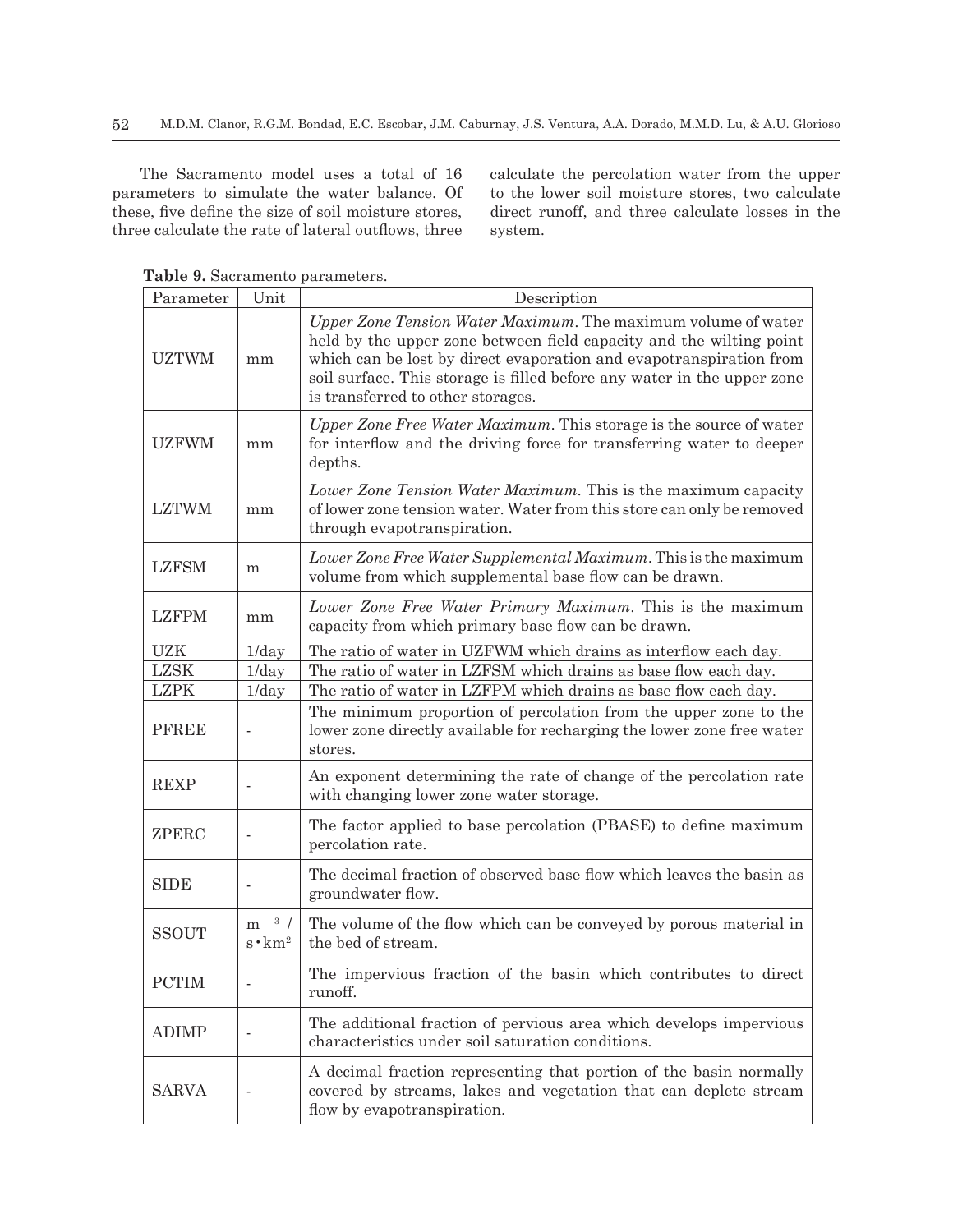### **SimHyd**

SimHyd simulates runoff from three sources: infiltration excess, interflow, and base flow. Infiltration excess runoff is the excess in the infiltration capacity which is determined by the excess rainfall in the interception store of the model. Interflow is approximated as a first degree function of the ratio of soil moisture level to the soil moisture capacity. Base flow is then determined as a function of the groundwater store. The schematic diagram of SimHyd is presented below in Figure 11 and its default parameter values are listed in Table 10.

In SimHyd, daily rainfall first fills the interception store which is emptied each day by evaporation. The excess rainfall is then subjected to an infiltration function that determines the infiltration capacity. The excess rainfall that exceeds the infiltration capacity becomes infiltration excess runoff.

Moisture that infiltrates is subjected to a soil moisture function that diverts the water to the stream (interflow), groundwater store (recharge) and soil moisture store.



**Figure 11.** Structure of SIMHYD rainfall runoff model in RRL.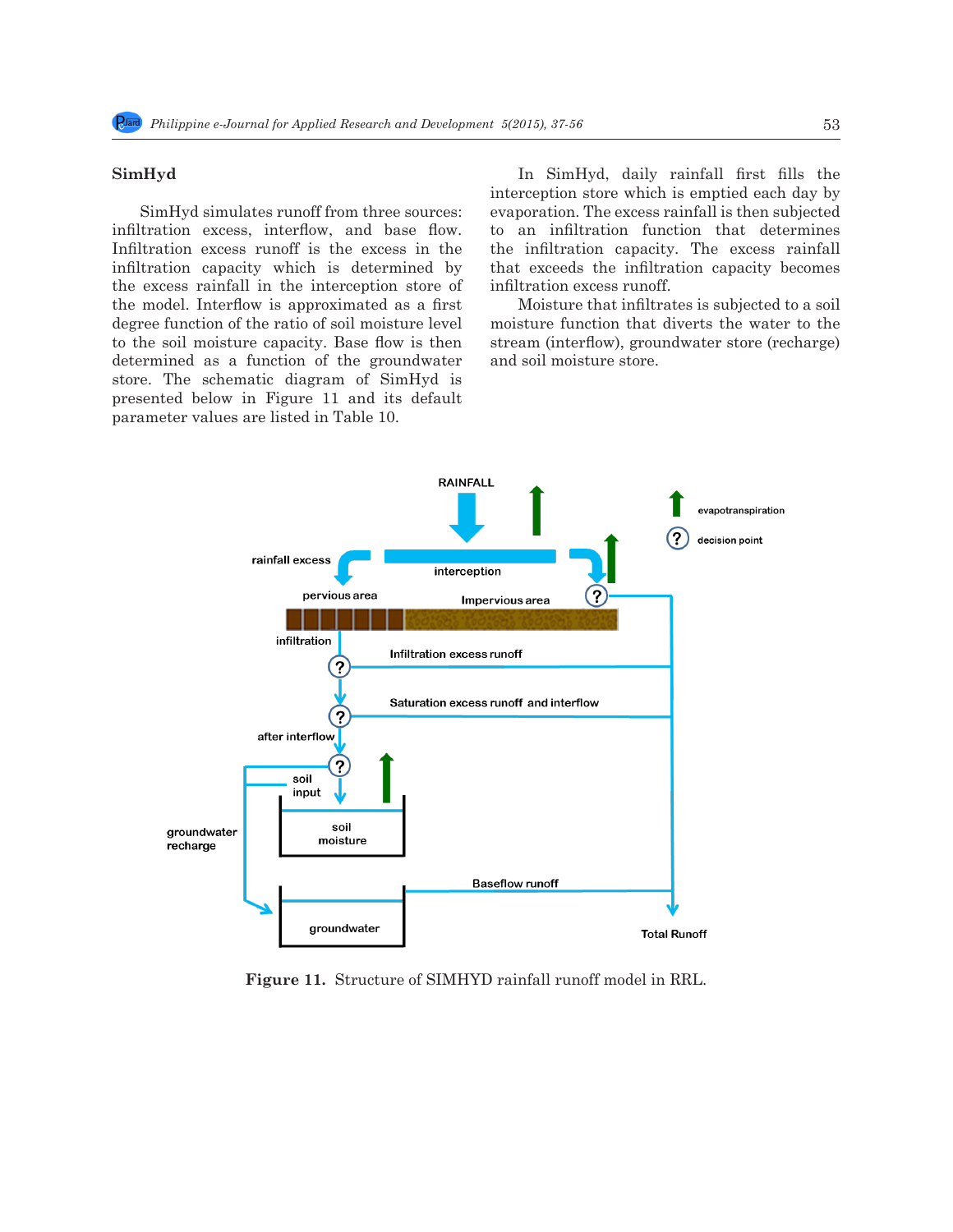| Parameter                            | Default<br>value | Default<br>minimum | Default<br>maximum |
|--------------------------------------|------------------|--------------------|--------------------|
| Base flow coefficient                | 0.3              | 0.0                | 1.0                |
| Impervious threshold                 | 1                | $\left( \right)$   | 5                  |
| Infiltration coefficient             | 200              | $\left( \right)$   | 400                |
| Infiltration shape                   | 3                | $\left( \right)$   | 10                 |
| Interflow coefficient                | 0.1              | 0.0                | 1.0                |
| Pervious fraction                    | 0.9              | 0.0                | 1.0                |
| Rainfall interception store capacity | 1.5              | 0.0                | 5.0                |
| Recharge coefficient                 | 0.2              | 0.0                | 1.0                |
| Soil moisture store capacity         | 320              |                    | .500               |

**Table 10.** Default parameter values for the SimHyd model.



Total depth Z mm

**Figure 12.** Structure of SMAR rainfall runoff model in RRL.

# **SMAR**

The Soil Moisture Accounting and Routing Model is comprised of two components – water balance and routing components which is elaborated in Figure 12. This model assumes a pile of horizontal soil layers with different water holding capacities. Table 12 provides the descriptions and default values of the SMAR model parameters.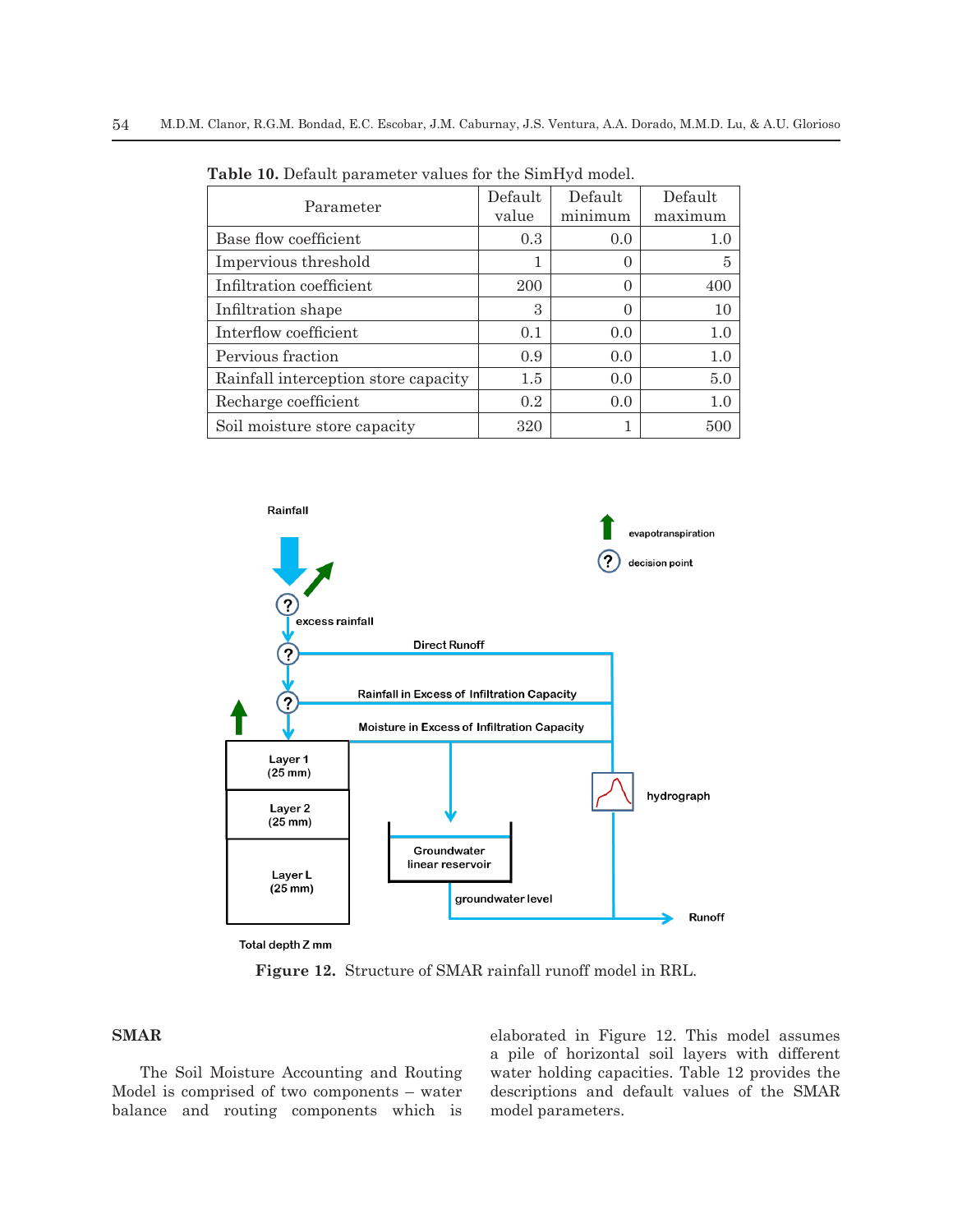| Parameter | Description                       | Default<br>value | Default<br>minimum | Default<br>maximum |
|-----------|-----------------------------------|------------------|--------------------|--------------------|
|           | Evaporation                       | 0                | 0                  |                    |
| G         | Groundwater runoff coefficient    | 0                | 0                  |                    |
| H         | Direct runoff area index          | 0                | $\Omega$           |                    |
| KG        | Number of time step groundwater K | $\Omega$         | $\Omega$           |                    |
| N         | Parameter for linear reservoir    |                  |                    | 6                  |
| <b>NK</b> | Number of time step               | 1.00             | 0.01               | 1.00               |
| T         | Potential evaporation factor      | 0                | 0                  |                    |
| Y         | Soil infiltration capacity        | 0                | $\Omega$           | 5000               |
| Z         | Total soil moisture capacity      | 200              | $\left( \right)$   | 5000               |

**Table 12.** Default parameter values for the SMAR model.



Figure 13. Structure of Tank rainfall runoff model in RRL.

# **Tank**

Figure 13 shows the four vertically connected tanks in this model. Tank model is based from the basic tank drain principle. Precipitation is added to the top, while evaporation is subtracted starting from the upper tank down to the bottom tank until it is empty. The side outlets represent the runoffs, that is, the surface runoff for the first tank, intermediate for the second, sub-base runoff for the third and base flow for the bottom tank. Table 13 lists the default values for the tank model.